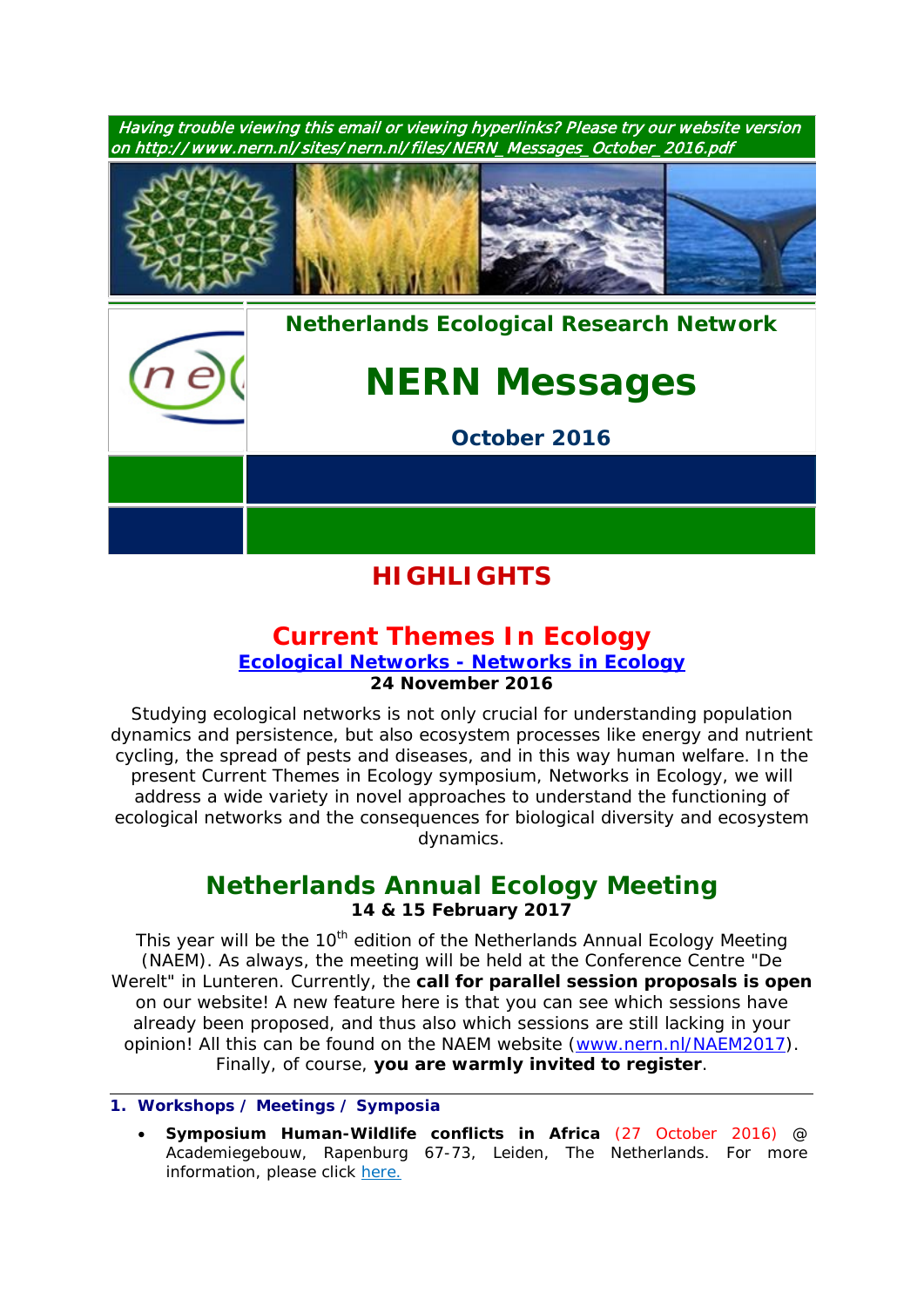- **Future for Nature Academy presents: Lecture by Ofir Drori 'Wildlife Trafficking'** (28 October 2016) @ C1005, Orion Building, Wageningen University Campus, Wageningen, The Netherlands. For more information, please click [here.](https://www.nern.nl/sites/default/files/Poster%20Ofir%20Drori%20Def_0.pdf)
- **Workshop Metabolomics in Chemical Ecology** (31 October 1 November 2016) @ Netherlands Institute of Ecology, Droevendaalsesteeg 10, Wageningen, The Netherlands. For more information, please click [here.](https://nioo.knaw.nl/en/metabolomics-workshop)
- **International Conference Functional-Structural Plant Modelling** (7-11 November 2016) @ Qingdao Holiday Inn Expo, Qingdao, China. For more information, please click [here.](http://www.fspma2016.net/dct/page/1)
- **Forests & Livelihoods: Assessment, Research, and Engagement (FLARE) Meeting** (2-5 December 2016) @ University of Edinburgh, United Kingdom. For more information, please click [here.](http://www.forestlivelihoods.org/flare-meeting-2016)
- **Global soil security conference** (5-7 December 2016) @ Paris, France. For more information, please click [here.](https://gssparisen.wordpress.com/)
- **Zoology 2016 Congress** (16-17 December 2016) @ University of Antwerp, Belgium. For more information, please click [here.](https://www.uantwerpen.be/en/conferences/zoology-2016/)
- **Joint symposium on Eco-Evolutionary dynamics and Flanders Annual Meeting of Ecology** (19-21 December 2016) @ Ledeganck Campus, Ghent University, Ghent, Belgium. For more information, please click [here.](http://www.ecology.ugent.be/evenet/symposium.php?page=symphome)

### **2. Courses**

• **European Forest Resources and the Bio-Economy** (27 November-2 December 2016)

*Within Europe, forests cover 36% of the land area and are one of the most important types of land use for biodiversity conservation, storage of carbon and provision of renewable raw materials for the bio-economy. Under the bio-economy the demand for wood is expected to increase rapidly, both to produce new products, traditional products, as well as for energy. This course addresses the role of European forests in the bioeconomy and the changes that are taking place in management and forest industry. For more information, please click [here.](https://www.pe-rc.nl/forest-resources)*

• **Uncertainty Propagation in Spatial Environmental Modelling** (5-9 December 2016)

*The purpose of this course is to familiarize participants with statistical methods to analyse uncertainty propagation in spatial modelling, such that they can apply these methods to their own models and data. Both attribute and positional errors are considered. Attention is also given to the effects of spatial auto- and cross-correlations on the results of an uncertainty propagation analysis. Computer practicals make use of the R language for statistical computing. For more information, please click [here.](https://www.pe-rc.nl/UPSEM)*

• **GIS in Practice** (12-23 December 2016)

*GIS is commonly used as a tool to deal with spatial information. Although GIS packages are becoming increasingly user-friendly, the conceptual model behind the storage, analysis, and display is still essential to properly deal with these systems. This course aims*  to give an overview of this conceptual model, after which it will go in-depth in the use of *ArcGIS using a number of practical cases. For more information, please click [here.](https://www.pe-rc.nl/postgraduate-courses/gis-in-practice)*

#### **3. Position Announcements**

• **For job openings, check** [our website.](https://www.nern.nl/jobs)

#### **4. Other News**